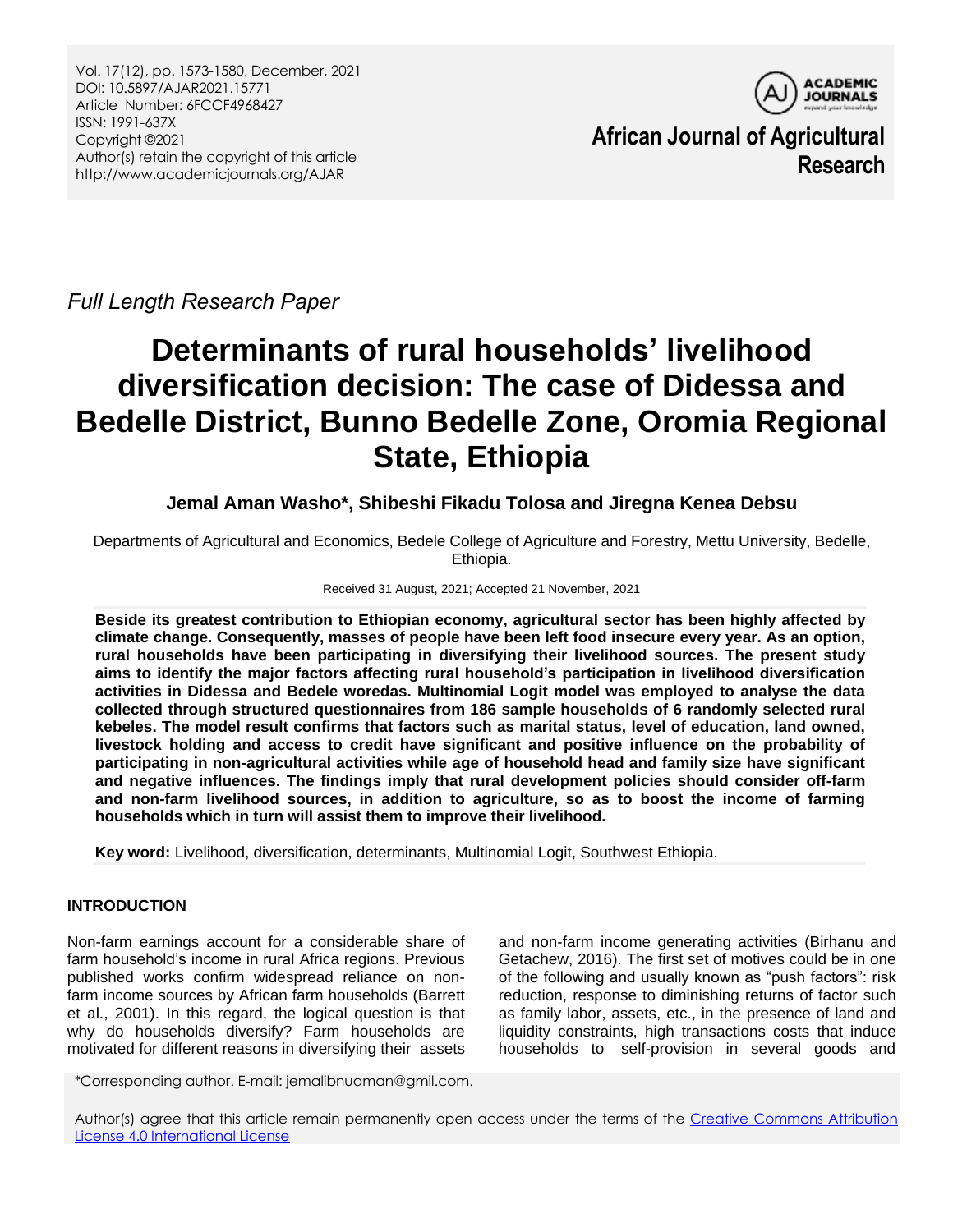services, etc. The second set of motives comprise "pull factors": realization of strategic complementarities between activities, such as crop-livestock integration or milling and hog production, specialization according to comparative advantage allowed by superior technologies, skills or endowments, etc (Christopher et al., 2010). The livelihoods of 84% of Ethiopian citizens depend on various agricultural productions with smallholders' domination (Fikremarkos, 2012). However, beside its greatest contribution to rural livelihood, agricultural production has been highly affected by climate change. Consequently, masses of people have been left food insecure every year. Even in Sub-Sahara African countries' farming as a primary source of income has failed to guarantee sufficient livelihood for most farming households (Babatunde, 2013).

Amare and Belaineh (2013) noted that, in Ethiopia at national, regional and household levels the focus of policy is to increase agricultural productivity and farm income to attain food self-sufficiency. Farther more, research and extension activities have not been done adequately on the issues related to off or non-farm employment. In spite of this fact, farmers are engaged in a variety of off and/or non-farm activities to diversify their income with a view to feed and sustain themselves during crop failures. Moreover, the contribution made by livelihood diversification to rural livelihoods is significant and has often been ignored by policy makers who have chosen to focus their activities on agriculture (Ellis, 2000). Therefore, a thorough understanding of factors determining choice of livelihood strategies is important to improve the response mechanisms related to poverty, food security and livelihood improvement. Thus, the current study aimed at analyzing determinants of rural household's choice of livelihood strategies.

Ethiopia lies within one of the most food insecure regions in the world, with a large number of its population living at subsistence levels and dependent on farm production which is highly vulnerable to severe droughts, population growth, and expansion of the cities several times. Moreover, over the past 35 years, Ethiopia's precarious food security has tipped over into full blown famine (Reardon, 2011).

There are numerous factors that determine rural households' ability to diversify their livelihood strategies away from crop and livestock production into off- and nonfarm economic activities. These determinants can be identified both as pre-conditions, namely history, social context and agro-ecology, and the influence of ongoing social change linked with external interventions, such as infrastructural and service provision (Hussein and Nelson, 2009).

Rural households in the two woredas are practicing traditional and rain based mixed farming system with low returns. The low return from farming activities together with massive population growth has forced the households in the study area to participate different livelihood

activities. Having the facts that livelihood diversification has been practiced over time in both study woredas, the researchers have undertook a comprehensive search of literatures. Even though many researchers have conducted research to assess the determinants of rural diversifications, the results showed that no research has been conducted, on this particular issue, in the selected study sites so far. Thus, the present study was conducted to fills the existing knowledge gap by achieving the objective of identifying the major factors that affect farm household livelihood decision, in particular contextual area of the study woredas.

# **METHODOLOGY**

## **Study area**

The study was conducted in Didessa and Bedelle woredas of Oromia region of Ethiopia, part of the Bunno Bedelle zone. Geographically, Didessa woreda has latitude and longitude of 7° 54'30"- 8° 13'00" N and 36° 17' 15"– 36°30' 47" E respectively with altitude from 1360 to 2340 m above sea level. The woreda has an area of 632 km<sup>2</sup> with 31 rural and 1 urban kebeles. According to 2014 socio-economic profile of the district, the total rural households for Didessa district is 18,208. Bedele woreda has a total area of  $2,210.16 \text{ km}^2$  with 41 rural and 2 unban kebeles. The woreda has 14,270 total of rural household heads out of which 12,856 male and 1,414 female household head. Geographically, the woreda falls between 36° 0` 0`` up to 28° 80` 0``N latitude and 20°79` E longitude (CSA, 2007).

# **Research design**

The study used a survey research approach through which cross sectional and observational data were collected and analyzed. Accordingly, Multinomial logit econometric model was employed to identify the factors of livelihood diversification. Furthermore, both qualitative and quantitative data types were in combination applied to support each other in different level of the research analysis.

#### **Data sources and collection methods**

The researchers used both primary and secondary data. Secondary data were collected from the kebeles offices, the Woredas Agriculture Office, Books, and internet. The primary data (both quantitative and qualitative data) were collected from sampled rural households though structured questionnaire, key informant interviews and focus group discussions.

#### **Sampling techniques and sample size determination**

A three stage random sampling method was used to select the sample households. In the first stage, out of 9 total woredas of the zone, two woredas (Bedele and Didessa woredas) were purposively selected due to the two woredas have potential in diversification relative to the others. In the second stage, kebeles (the smallest administrative unit in Ethiopia), namely: Banshure, Dabena, Mesera, Ogo, Sidisa and Yabala, were randomly selected among 72 total rural kebeles of the two woredas (Bedele 41 and Didessa 31). In the third stage, 202 representative sample households were randomly drawn based on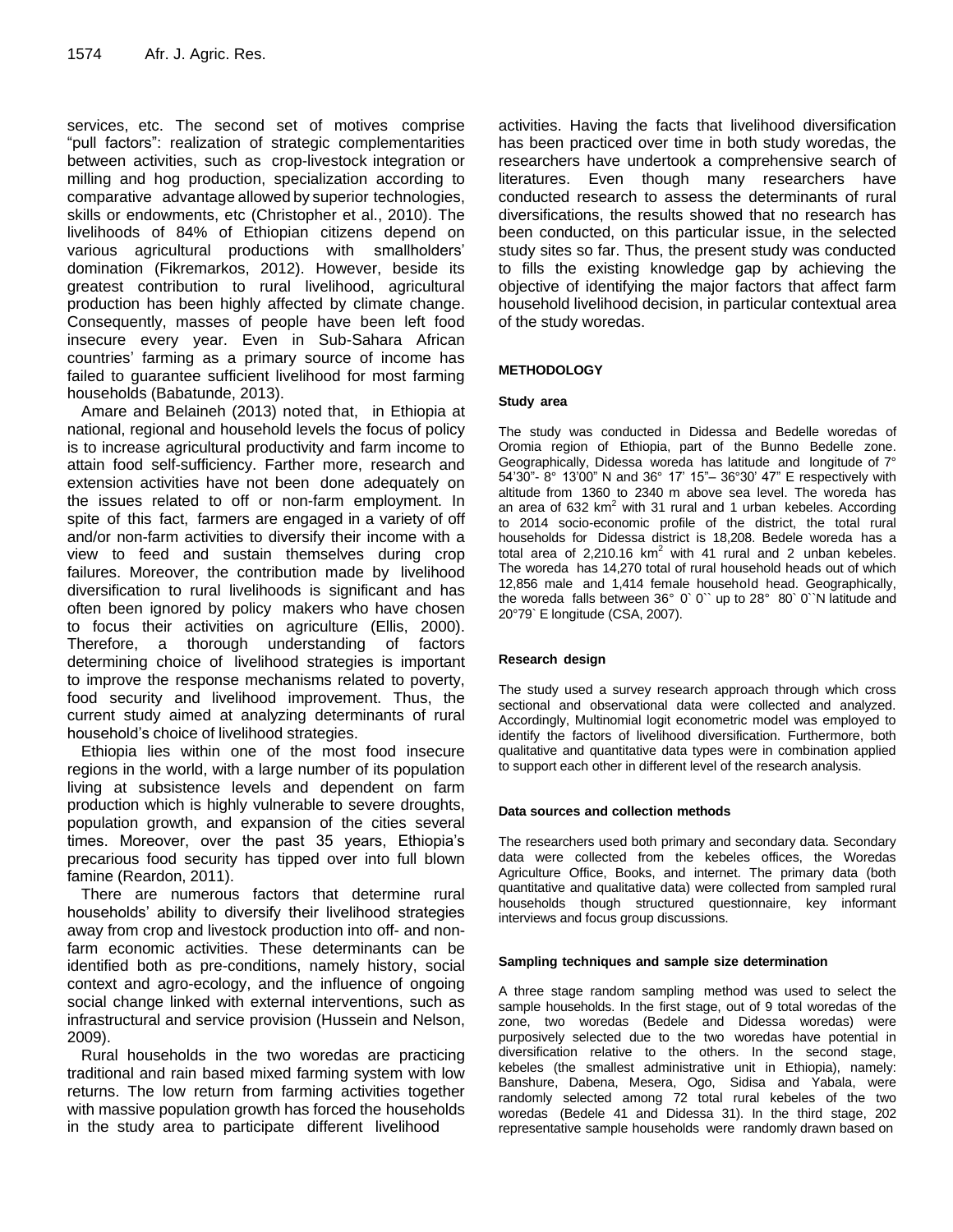probability proportionate to size of households of each sampled kebele. The sample size of respondents was calculated using Yamane (1967) formula.

$$
n = \frac{N}{1 + N(e)^2} = \frac{32478}{1 + 32478 (0.07)^2} \approx 202
$$

Where: n =Number of sample households head. N = total households in the two woredas and  $e = level$  of precision defined to determine the required sample size using 95% confidence level. Therefore, a total of 202 sample households were selected for this particular study. However, due to the questionnaires gathered from some respondents were defective and even had no response at all, 186 effective questionnaires were used in analysis.

#### **Data analysis**

In this study both descriptive statistics and econometric model were employed. The descriptive statistics that were used include mean, standard deviation, and percentage. Multinomial Logit model was employed in analyzing the determinants of rural livelihood diversification decision. The model is used because the responses of households for livelihood strategies were expected to be unordered response greater than two categories. Prior to depth analysis, 30 questionnaires were collected and the data is pertained to model, to test its validity.

#### **Model specification and definition of dependent variable of the study**

The basic assumption is that in a given period at the disposal of its asset endowment, a rational household head choose, among the different mutually exclusive livelihood strategy, alternatives that offer the maximum utility. Based on the work of Tassew and Oskam (2001), the maximum utility model of households from different livelihood strategies can be specified as follows:

$$
U_{ij} = X_{ij} \beta_j + \mathcal{E}_{ij} \tag{1}
$$

Where:  $U_{ij}$  = the utility that the i household gets from choosing alternative activity i βi= the coefficient of covariates which varies across alternatives (j<sup>th</sup> response category); Xij= the covariates which remains constant across alternatives; and £ij= a random disturbance term, and unobserved attributes of alternatives. For an outcome variable with J categories, the j<sup>th</sup> livelihood strategy that the i<sup>th</sup> household chooses to maximize its utility could take the value 1 if the  $i<sup>th</sup>$  household chooses  $j<sup>th</sup>$  livelihood strategy and 0 otherwise. Therefore, J category of livelihood strategy of i<sup>th</sup> household for this study is categorized as follows:  $0 =$  Agriculture only (crop production and livestock rearing) as reference outcome; 1= Agriculture + off-farm activities (activities households perform on their land which includes agriculture plus daily labor work (wage), renting of asset (land, ox), firewood wood sale and trading of livestock;  $2 =$  Agriculture + non-farm activities (activities households perform on their land plus hand craft, small business trade and remittance from abroad;  $3=$  Agriculture + off-farm + nonfarm (which includes all the above livelihood strategies. The probability that i<sup>th</sup> household with characteristics x chooses livelihood strategy j is modeled as multinomial logit. Referring the work of Tassew and Oskam (2001), it can be written as:

$$
P_{ij} = \frac{\exp(x'_{i}\beta_{j})}{\sum_{j=0}^{I} \exp(x'_{i}\beta_{j})} \quad j = (0, 1, 2, 3)
$$
 (2)

Setting  $β<sub>0</sub> = 0$ , the multinomial logit model can be written as:

$$
P_{ij} = \frac{\exp(x_i \beta_j)}{1 + \sum_{j=1}^{J} \exp(x'_i \beta_j)} \text{ for } j = 1,2,3 \text{ and } P_{i0} = \frac{1}{1 + \sum_{j=1}^{J} \exp(x'_i \beta_j)} \tag{3}
$$

This type of discrete model can be estimated by using the maximum likelihood method.

#### **Description of the study variables and Hypotheses**

The dependent variable of the study (Yi) is household decision to participate in a given livelihood activities while the independent variables (xi) are factors affecting of livelihood diversification decision. They are presented with their description and expected sign as shown in Table 1. Earlier to model estimation, a test was made for strong assumption of Independence of Irrelevant Alternatives (IIA) using Hausman test (Appendix Table 1). Accordingly, the test results show that the assumption is not violated. That means, odds/probability of choosing one livelihood diversification decision over another does not depend on another's presence or absence. Another important test conducted was whether two outcomes could be combined or not. The test results show that we cannot combine any of the groups (Appendix Table 2).

#### **RESULTS AND DISCUSSION**

## **Description of key household characteristics and diversification rate**

Table 2 presents descriptive statistics of some key characteristics of sampled farm households by livelihood diversification strategies. The overall mean age of sample farm households was 41.31 years with 5.65 mean family size. In terms of the farm households' educational level, sample households had attained 6.77 mean grades. The sample household heads' education level in "grade attained" for those who engaged in agriculture only was 5.78, and for those who were engaged in diversified sources (agriculture plus off-farm, agriculture plus onfarm, and agriculture plus off-farm plus non-farm) were 7.18, 6.43, and 8.15, respectively. This trend indicates that sample households, who have more diversified source of livelihood, were those who had achieved more educational grades. The overall average land size of the sample household is 2.06 ha.

The result indicates that for the respondents who participated in pure agriculture the average livestock holding was about 5.67 TLU, whereas for those practicing agriculture plus off-farm, agriculture plus non-farm, and agriculture plus off-farm plus non-farm was about 7.52, 6.35, and 3.94 TLU, respectively. This result implies that sample households who were less diversified have relatively more livestock than those who were highly diversified.

Regarding to credit accessibility status, 62.9% of sampled households had access to credit service, while the remaining 37.1% had no access. The percentage of credit user households engaged in *pure agriculture* and *agriculture plus off-farm* activities as their major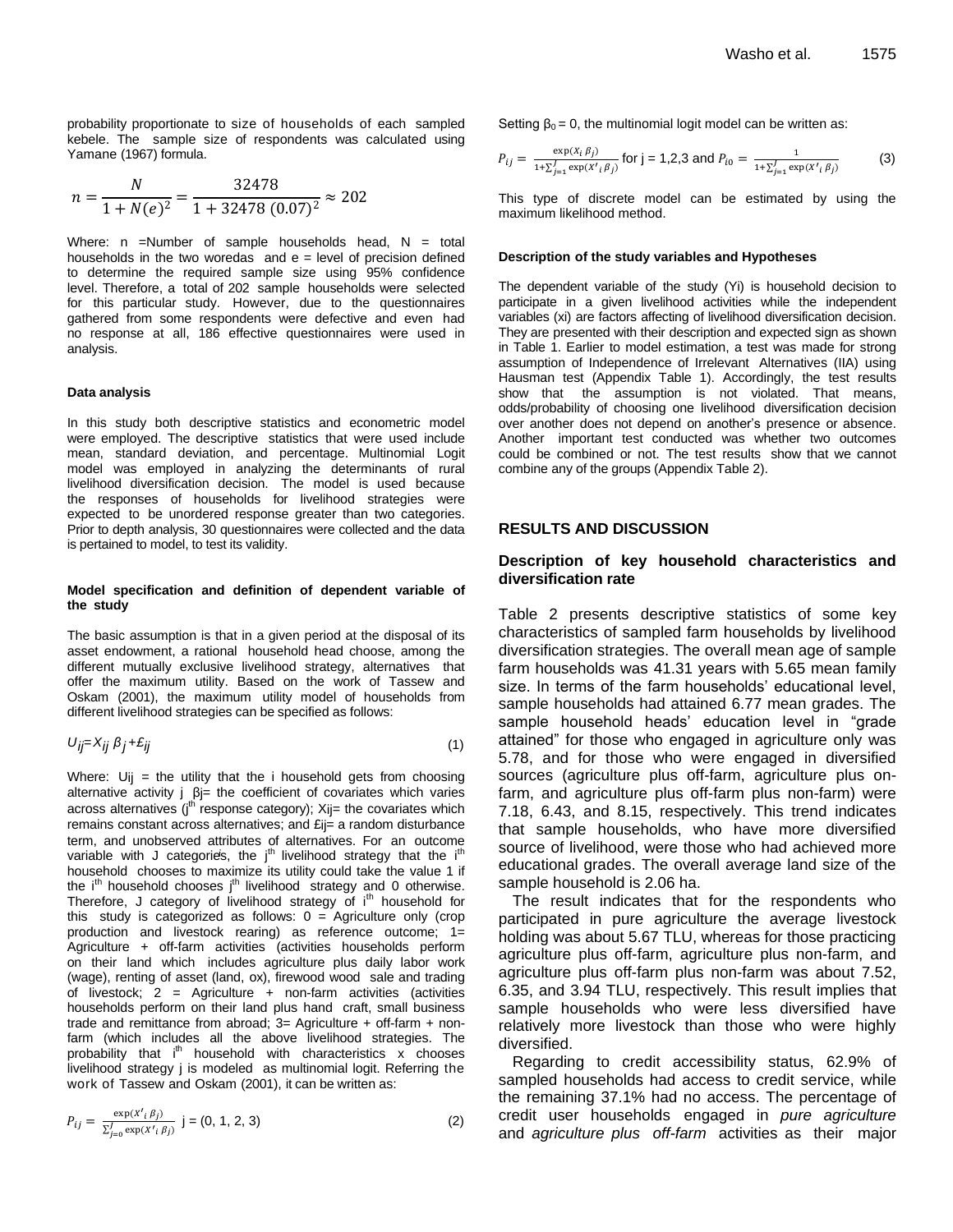| Table 1. Description and expected sign of the study variables. |  |  |  |  |
|----------------------------------------------------------------|--|--|--|--|
|----------------------------------------------------------------|--|--|--|--|

| <b>Study variable</b>     | <b>Description</b>                                                                                                                                                                                                                                                             |                                                         |
|---------------------------|--------------------------------------------------------------------------------------------------------------------------------------------------------------------------------------------------------------------------------------------------------------------------------|---------------------------------------------------------|
| Dependent Variable (Yi)   | Household<br>participate<br>decision<br>given<br>in.<br>a<br>to<br>unordered categorical variable (i.e. $0 =$ Agricultural activities only; 1=Agriculture + Off-farm<br>activities; $2 =$ Agriculture + Non-farm activity; $3 =$ Agriculture + Off-farm + Non-farm activities) | livelihood<br>activities.<br>It<br>is                   |
| Explanatory variables(xi) |                                                                                                                                                                                                                                                                                | Hypothesized relationship<br>with livelihood activities |
| Sex                       | Dummy variable $(1=$ male and $0=$ female)                                                                                                                                                                                                                                     | $+/-$                                                   |
| Age                       | Continuous variable measured in years                                                                                                                                                                                                                                          |                                                         |
| <b>Marital Status</b>     | Dummy variable $(1 =$ household get married and $0 =$ otherwise                                                                                                                                                                                                                | +                                                       |
| Level of education        | Continuous variable measured in number of grade attained                                                                                                                                                                                                                       | $\ddot{}$                                               |
| <b>Family size</b>        | Continuous variable measured in number                                                                                                                                                                                                                                         | $\div$                                                  |
| Land owned                | Continuous variable measured in hectare                                                                                                                                                                                                                                        | +                                                       |
| Livestock holding         | Continuous variable measured in tropical livestock unit (TLU)                                                                                                                                                                                                                  | +                                                       |
| Nearest market distance   | Continuous variable measured (km)                                                                                                                                                                                                                                              |                                                         |
| Number of training        | Continuous variable measured in number of training obtained                                                                                                                                                                                                                    | $\ddot{}$                                               |
| Contact with DA           | Continuous variable measured in number                                                                                                                                                                                                                                         |                                                         |
|                           | of contact with DA (development agent)                                                                                                                                                                                                                                         |                                                         |
| Access to credit          | Dummy, $1 = get credit$ ; $0 = otherwise$                                                                                                                                                                                                                                      | ٠                                                       |
| Cooperative membership    | Dummy, $1 = being member$ ; $0 = otherwise$                                                                                                                                                                                                                                    | $\ddot{}$                                               |

**Table 2.** Summary of mean of key household characteristics by livelihood strategy.

| <b>Household characteristics</b> | <b>Agriculture only</b> | <b>Agriculture plus</b><br>off-farm | <b>Agriculture plus</b><br>non-farm | Agriculture plus off-<br>farm plus non-farm | Overall     |
|----------------------------------|-------------------------|-------------------------------------|-------------------------------------|---------------------------------------------|-------------|
| Age                              | 43.27(1.37)             | 41.36(0.99)                         | 41.83(41.83)                        | 35.35(2.45)                                 | 41.31(0.77) |
| Level of education               | 5.78(0.45)              | 7.18(0.43)                          | 6.43(0.69)                          | 8.15(0.79)                                  | 6.77(0.27)  |
| Family size                      | 5.94(0.38)              | 5.71(0.30)                          | 4.8(0.48)                           | 5.95(0.63)                                  | 5.65(0.20)  |
| Land owned                       | 1.71(0.21)              | 2.42(0.20)                          | 1.73(0.29)                          | 1.97(0.41)                                  | 2.06(.13)   |
| Livestock holding(TLU)           | 5.67(0.48)              | 7.52(0.78)                          | 6.35(0.87)                          | 3.94(0.67)                                  | 6.45(0.43)  |
| Credit user                      | 24.19                   | 20.97                               | 12.9                                | 4.84                                        | 62.9        |
| non-user                         | 3.23                    | 24.73                               | 3.23                                | 5.91                                        | 7.1         |

Figures in parentheses are standard errors (of mean), TLU = Tropical livestock unit.

Source: Computed from survey data (2020).

livelihood source is relatively high and is 24.19 and 20.97% respectively. The proportion of credit user households across all strategies declines as diversification increases. This reflects the fact that households who engaged prominently in agricultural activities considerably require credit service to solve liquidity constraints they may face in agriculture.

# **Econometric model result**

The coefficients of multinomial logit model present neither actual magnitude of change nor probability levels. It provides merely the directional effect of independent variables on dependent variables. Thus, the marginal effects or odds ratio or relative risk ratio, which measures the expected changes in probability of a particular choice being made with respect to a unit change in an independent variable, has been employed to examining both direction and magnitude of changes.

To indicate the overall significance of the model likelihood ratio test statistics is employed. The goodness of fit for model fitting information, indicated by Pearson Chi-square statistics is highly significant at 0.0001. This suggests strong explanatory power of the model. To estimate the parameter estimates of the model maximum likelihood method of estimation was employed and statistically significant variables were identified.

As depicted in Table 3, household head age is statistically significant and negatively affects farm households' decision choice of agriculture plus off-farm Plus non-farm implying that an increase in household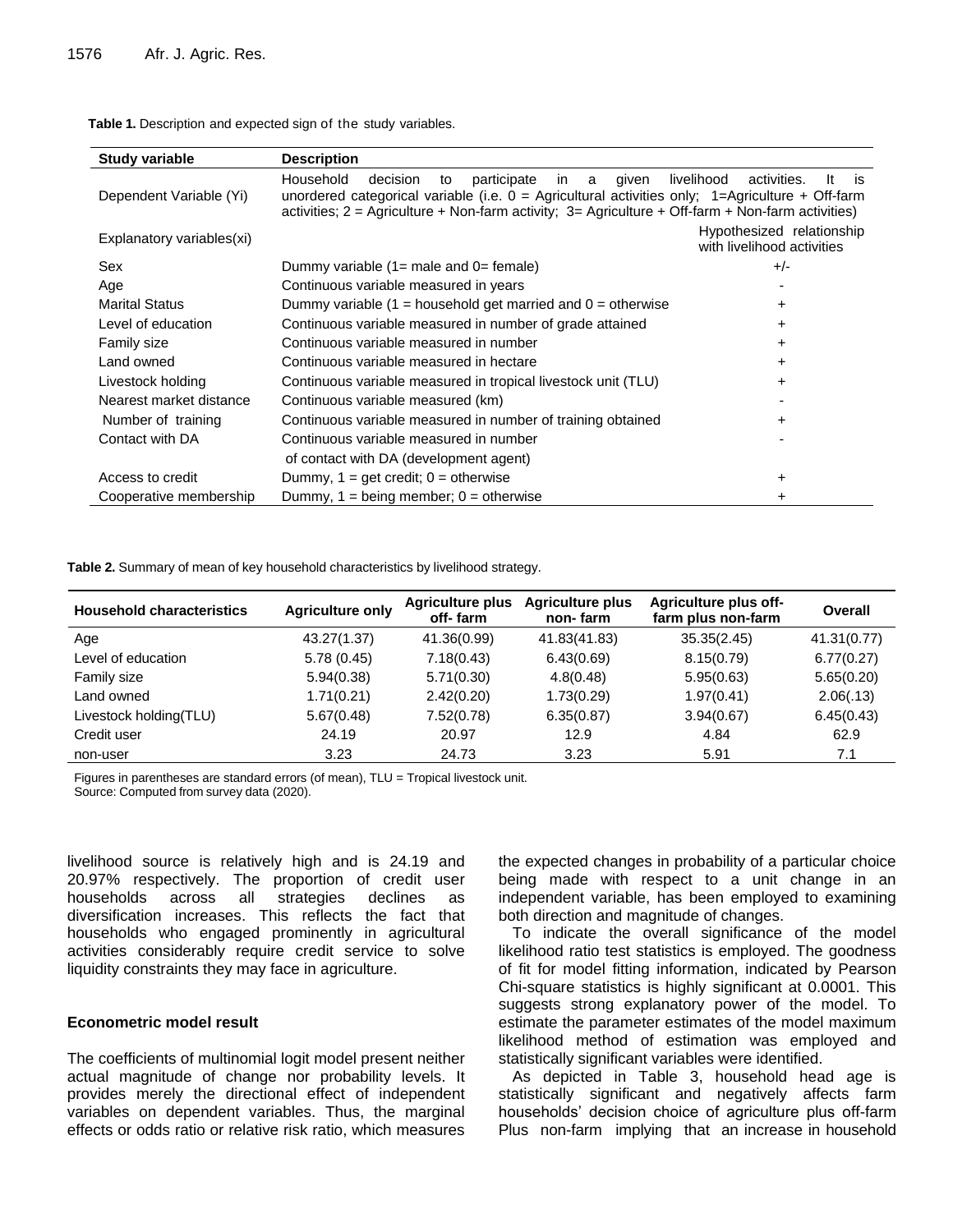| <b>Explanatory variables</b><br>coef. |       | <b>Agriculture plus</b><br>off-farm |       | <b>Agriculture plus</b><br>non-farm |        |       | <b>Agriculture plus</b><br>off-farm plus<br>non-farm |        |       |
|---------------------------------------|-------|-------------------------------------|-------|-------------------------------------|--------|-------|------------------------------------------------------|--------|-------|
|                                       |       | p >  z                              | rrr   | coef.                               | p >  z | rrr   | coef.                                                | p >  z | rrr   |
| Sex                                   | 0.384 | 0.614                               | 1.468 | 1.171                               | 0.277  | 3.226 | 0.104                                                | 0.930  | 1.110 |
| Age                                   | 0.025 | 0.219                               | 0.976 | $-0.013$                            | 0.651  | 0.987 | $-0.133$                                             | 0.022  | 0.876 |
| <b>Marital Status</b>                 | 0.407 | 0.135                               | 1.503 | 0.456                               | 0.299  | 1.577 | 0.939                                                | 0.007  | 2.557 |
| Level of education                    | 0.054 | 0.375                               | 1.056 | 0.053                               | 0.452  | 1.055 | 0.120                                                | 0.091  | 1.127 |
| Family size                           | 0.165 | 0.035                               | 0.848 | $-0.200$                            | 0.038  | 0.818 | $-0.088$                                             | 0.461  | 0.916 |
| Land owned                            | 0.124 | 0.478                               | 1.133 | $-0.024$                            | 0.922  | 0.976 | 0.552                                                | 0.035  | 1.736 |
| Livestock holding                     | 0.055 | 0.081                               | 1.057 | 0.027                               | 0.580  | 1.027 | 0.296                                                | 0.004  | 0.744 |
| Distance to nearest market            | 0.037 | 0.638                               | 0.963 | 0.029                               | 0.755  | 1.029 | $-0.081$                                             | 0.512  | 0.922 |
| Number of training                    | 0.001 | 0.982                               | 0.999 | 0.001                               | 0.974  | 1.001 | 0.008                                                | 0.848  | 1.008 |
| Contact with DA                       | 0.015 | 0.286                               | 0.985 | $-0.011$                            | 0.516  | 0.989 | $-0.025$                                             | 0.237  | 0.976 |
| Access to credit                      | 2.035 | 0.000                               | 7.654 | 0.663                               | 0.302  | 1.941 | 2.000                                                | 0.002  | 7.386 |
| Cooperative member                    | 0.482 | 0.362                               | 1.620 | 0.042                               | 0.937  | 1.043 | $-0.501$                                             | 0.529  | 0.606 |

**Table 3.** Factors affecting livelihood diversification decision (multinomial logit model results).

Source: STATA results from survey data (2020). Number of observation = 186; Prob > chi2 = 0.0001; Log likelihood = -193.53935; Wald chi2 (36) = 77.90; Agriculture only is used as base outcome;\*\*\*, \*\* and \* implies significant at < 1%, 5% and 10% probability level, respectively; p>/z/ indicates the significance level at which the parameter is different from zero and rrr is relative risk ratio.

age decreases the probability of participation in livelihood diversification activities. That means, in comparison with those who practice only agricultural livelihood options (base case), a year increase in age of household heads will result in the decline of the probability of choices of agriculture plus off-farm plus non-farm activities by 0.87 units. Hence, having other factors constant, younger households are interested to participate more in agriculture plus off-farm plus non-farm activities than agriculture livelihood practices alone. The finding is in line with the study conducted by Amare (2018) and Geremew et al. (2017). The possible explanation is that as the farmer getting older he could not be capable of diversifying as many livelihood activities as possible. Therefore, elder farmers are more likely to concentrate on on-farm agricultural activities just for the purpose of maintaining their subsistence consumption need. Furthermore, younger generation have more education and thus more skills to engage in diversification activities.

Regarding other factors that determine participation in livelihood diversification, it is found that marital status of household head is positive and significantly related to livelihood diversification sources, as hypothesized. This finding implies the probability of individuals diversifying beyond the agricultural practice is likely to be increased by 2.56 units as households being married. This is due to the fact that household heads who get married have more labour hand than those not married. This provides a better opportunity for married younger rural farmers to engage in livelihood diversification than the others. Marriage also comes with more responsibility demands and thus the need for more income to sustain the family and therefore the need for more diversification to get

more income.

With respect to the effects of education levels of household head, the result shows a positive significant effect on livelihood diversification sources through participating in agriculture plus off-farm plus non-farm activities. This means, having other factors constant at their mean, an increase in education level of households by one year increases the probability of households to participate in off-farm plus non-farm activities, in addition to agriculture, by 1.13 units. The positive effect of education may reflect the fact that better educated household heads may g e t interested in diversification because of education may help households to take part in different livelihood activities. The result supports the finding by Dessalegn and Mogose (2016).

As indicated, households' total family size is found to be negatively and significantly affecting agriculture plus off-farm and agriculture plus non-farm livelihood diversification practices at less than 5% level of significance. This infers that in comparison with those who practices agriculture alone as their livelihood means (base outcome), a unit increase in family size will possibly decrease the probability of engagement in offfarm and non-farm activities by the probability of 0.85 and 0.82 units, respectively than those who engaged in agriculture as their only sources of livelihoods. However, this finding contradicts with the findings of Adugna and Wagayehu (2012), Dessalegn and Mogose (2016) and Amare (2018). The possible justification for this might be the presence of large proportion of dependent families in sampled households which can in turn decreases the availability of an extra labour force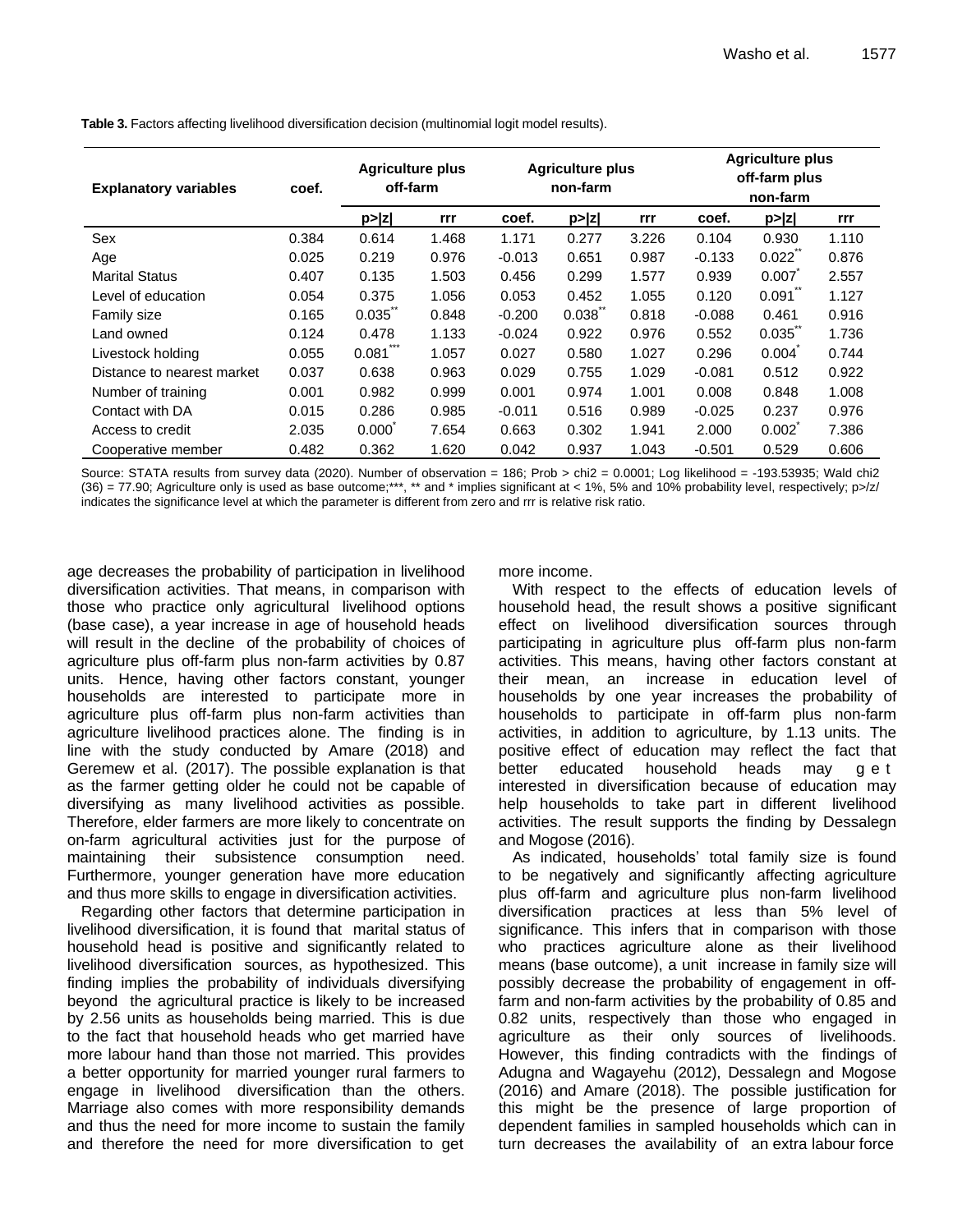that can be engaged in different livelihood activities.

As hypostasized, total land size was statistically significant and positively affects agriculture plus off-farm plus non-farm. The relative risk ratio reveals that if land holding size increases by one unit (hectare), the probability of involving in agriculture plus off-farm plus non-farm activities increases by 1.74 units. Even if the result contradicts with the finding by Dessalegn and Mogose (2016)*,* it is similar to the one reported by Adepoju and Oweyole (2014) who found that land ownership was positively associated with farmers' livelihood strategies. The result also supports the findings by Geremew et.al. *(*2017). The intention behind this result could be the households with more land incline to follow livelihood diversification activities beside agricultural practices. An increase in land size of a farm household increases the total agricultural crop production and ranch for livestock which will lead to increase in livestock production that in turn increases on-farm income level. On the other hand, households who have larger land size are expected to rent-out extra land to other farmers to raise their income. These are considered as opportunities for farm households to diversify their livelihood sources among different activities in addition to agricultural activities.

Another important economic factor that influences livelihood diversification decision is livestock holding (TLU). It is significantly and positively affecting household's choice of agriculture plus off-farm and agriculture plus off-farm plus non-farm strategies. This indicates that an increase in livestock endowment increases the probability of households diversifying their livelihood toward the two strategies by 1.06 and 0.74 units, respectively, relative to practicing agriculture only as means of livelihood. This finding supports the finding by Amare (2018). His report indicates that livestock holding (in TLU) is positively influencing household's choice of combinations of pastoral, non-farm and off-farm livelihood strategy. This could be due to the reason that livestock holding provides the opportunity to have other assets, which enable them to diversify their means of livelihood, by selling their livestock and livestock products.

Similarly, access to credit services is found to have significant and positive effect on the probability of selecting livelihood diversification strategies. The result indicated that households who are being access to credit are more likely to engage in agriculture plus off-farm and agriculture plus off-farm plus non-farm livelihood diversification activities than those who likelihood is dependent on agriculture only by 7.65 and 7.38, respectively. The result contradicts with the findings of Geremew et al. (2017) and Amare (2018). However, the result is in line with findings of Dessalegn and Moges (2016). This result reflects the fact that credit service in the short run can solve the subsistence budget constraints of the household and thus, enhances the

capacity of rural households, especially those who have limited land, to start and maintain farm and non-farm business. This indicates that the better access for credit services speed up rural livelihood diversification.

# **CONCLUSION AND RECOMMENDATIONS**

The Multinomial logit model estimation shows that factors such as marital status, level of education, land owned, livestock holding and access to credit have significant positive influence on the probability of participating in non-agricultural activity by farm household while age of household head and family size have significant negative influences.

Age of farm household had a negative effect on farm households' decision choice of livelihood diversification activities implying that increasing household age decreases the probability of diversification. It can be concluded that younger households greatly adopt for available livelihood diversification options. On the other hand, though apart from others findings, total family size is found to be negatively affecting livelihood diversification practices. The possible justification for this might be the presence of large proportion of dependent families in sampled households which can in turn decreases the availability of an extra labour force that can be engaged in different livelihood activities. Thus, the researchers have consider the effect of dependency ratio on livelihood diversification decision in their future study.

On top of this, marital status of farm household heads also has significant effects on livelihood diversification activities. Hence, local government needs to design inclusive livelihood strategies that considered the demographic structure of farm households such as age, family size and marital status.

Similarly, the result reveals that education has positive significant effect on household's choice of livelihood strategies. The policy implication is that provision of certain level of education and training particularly skills formation for labour in working age increase the capacity of rural households to diversify their income so as to improve life of farm households.

The effect of land holding on livelihood diversification is significantly positive for agriculture plus off-farm plus nonfarm activities. This reflects that greater farmland holdings allow for crop diversification and integration of crop production with cattle rearing. However, additional land for crop diversification is not recommended as there is critical land scarcity. Therefore, it is advisable to practice intensive farming that increases value of output per hectare. In addition, farmland constraints call farm households to allocate their surplus resources, particularly labor, for alternative available off-farm and non-farm opportunities and hence endorse income diversity.

Having access to credit services, rural farm households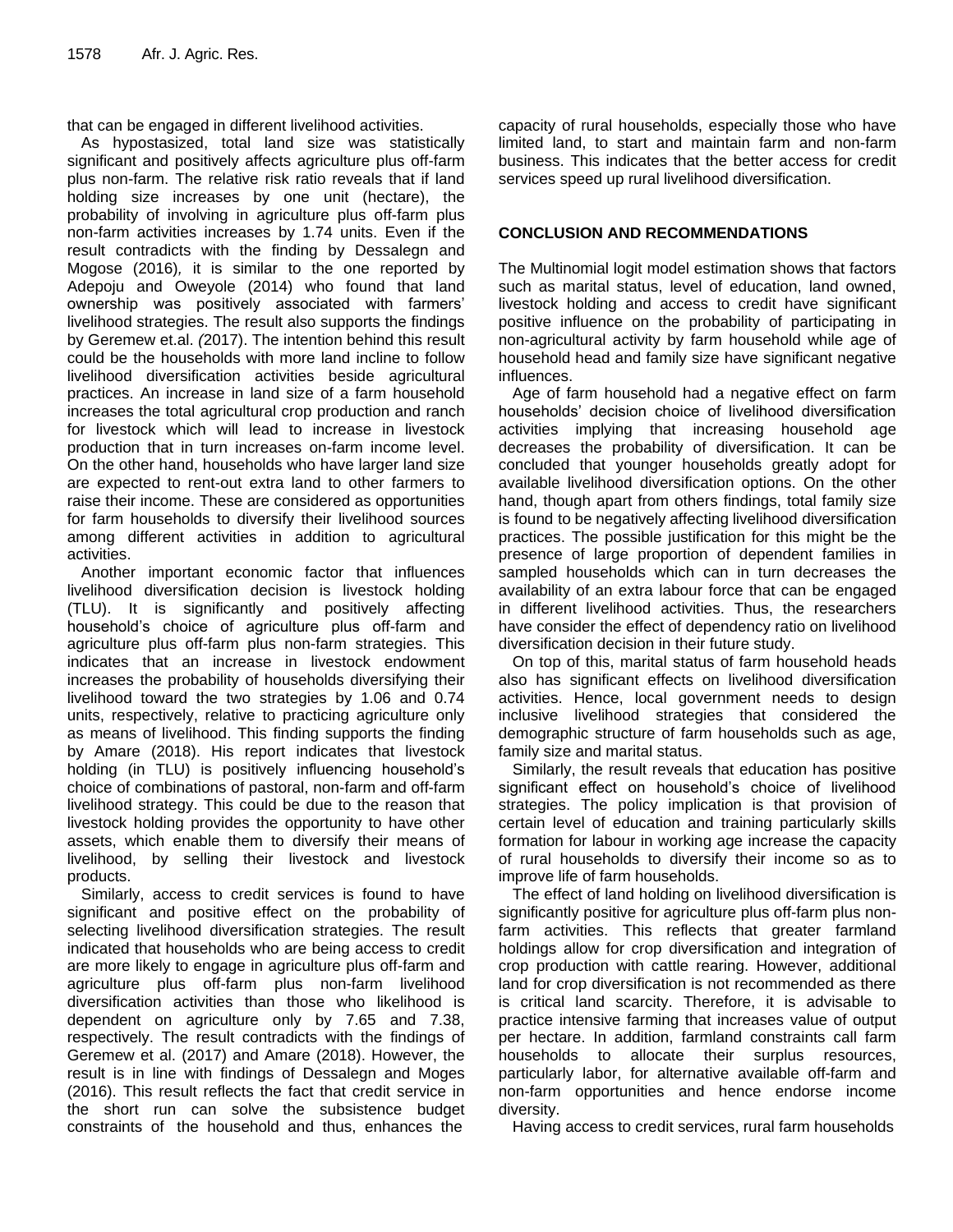had positive and significant effects on likelihood of being in agriculture plus off-farm and agriculture plus off-farm plus non-farm livelihood diversification activities. This implies that credit access was observed as motivating factors in expanding strategic livelihood diversification. Thus, special focus needed from government and nongovernment agents to increase credit access and strengthen the credit institutional arrangement in the study areas to improve rural households' livelihoods.

Livestock holding was another important factor that positively and significantly affects livelihood diversification strategies. It can be concluded that increasing in livestock endowment creates opportunities for farm households to participate in livelihood diversification options. Particularly, farm households can participate in non-farm activities by selling and rent-out their livestock. Thus, frequent extension contact with veterinary services and offering necessary training for farm households regarding livestock health, production and productivity should get special focus from local government and nongovernment actors who work in the area.

# **CONFLICT OF INTERESTS**

The authors have not declared any conflict of interests.

#### **REFERENCES**

- Adepoju AO, Oyewole OO (2014). Rural livelihood diversification and income inequality in local government area Akinyele, Ibadan, Oyo state, Nigeria. Journal of Agricultural Sciences 59(2):175-186.
- Adugna E, Wagayehu B (2012). Determinants of livelihood strategies in Wolaita, Southern Ethiopia: Agricultural Research and Reviews 1(5):153-161.
- Amare D, Belaineh L (2013). Determinants of income diversification among rural households. Journal of Development and Agricultural Economics 5(3):120-128.
- Amare MD (2018). Determinants of livelihood diversification strategies in Borena pastoralist communities of Oromia regional state, Ethiopia. Journal of Agriculture and Food Security 7:41.
- Babatunde RO (2013). On-Farm and Off-farm Works: Complement or Substitute? Evidence from Rural Nigeria. Contributed paper for the 4th International Conference of the African Association of Agricultural Economists, September 22-25, 2013, Hammamet, Tunisia. URL: http://ageconsearch.umn.edu.
- Barrett CB, Reardon T, Webb P (2001). Nonfarm income diversification and household livelihood strategies in rural Africa: Concepts, dynamics and policy implications. Food Policy 26(4)315-331.
- Birhanu N, Getachew D (2016). Livelihood Diversification: Strategies, Determinants and Challenges for Pastoral and Agro-Pastoral Communities of Bale Zone, Ethiopia. International Review of Social Sciences and Humanities pp. 48-49.
- Christopher B, Thomas R, Patrick W (2010). Non-farm Income Diversification and Household Livelihood Strategies in Rural Africa: Concepts, Dynamics, and Policy Implications. Department of Applied Economics and Management, Cornell University, Ithaca, NY 14853- 7801 USA.
- Central Statistical Authority (CSA) (2007). Population and housing census of Ethiopia.
- Dessalegn A, Moges S (2016). Determinants of Rural Livelihood Diversification: The Case of Rural Households in Lemmo District, Hadiyya Zone of Southern Ethiopia: Journal of Economics and Sustainable Development 7(5):2016.
- Ellis F (2000). The determinants of rural livelihood diversification in developing countries. Journal of Agricultural Economics 51(2):289- 302.
- Fikremarkos MB (2012). Ethiopia's World Trade Organization accession and maintaining policy space in intellectual property policy in the agreement on trade- related aspects of Intellectual Property Rights Era: A preliminary look at the Ethiopian patent regime in the light of the agreement on trade-related aspects of intellectual property rights obligations and flexibilities. The Journal of World Intellectual Property 15(3):171-198.
- Geremew WK, Sangho K, Francisco P, Fellizar J (2017). Determinant factors of livelihood diversification: Evidence from Ethiopia, Cogent Social Sciences 3(1):1369490
- Hussein K, Nelson J (2009). Sustainable Livelihoods and Livelihood diversification. IDS Working Paper P 69.
- Reardon T (2011). Asset, Activity and Income Diversification among African Agriculturalists, Some Practical Issues. Project report to the USAID BASIS CRSP, March 2000.
- Tassew W, Oskam A (2001). Income diversification and entry barriers: evidence from the Tigray Region of Northern Ethiopia. Food Policy 26(4):351-365.
- Yamane T (1967). Statistics: An introductory analysis, 2nd Edition: New York.